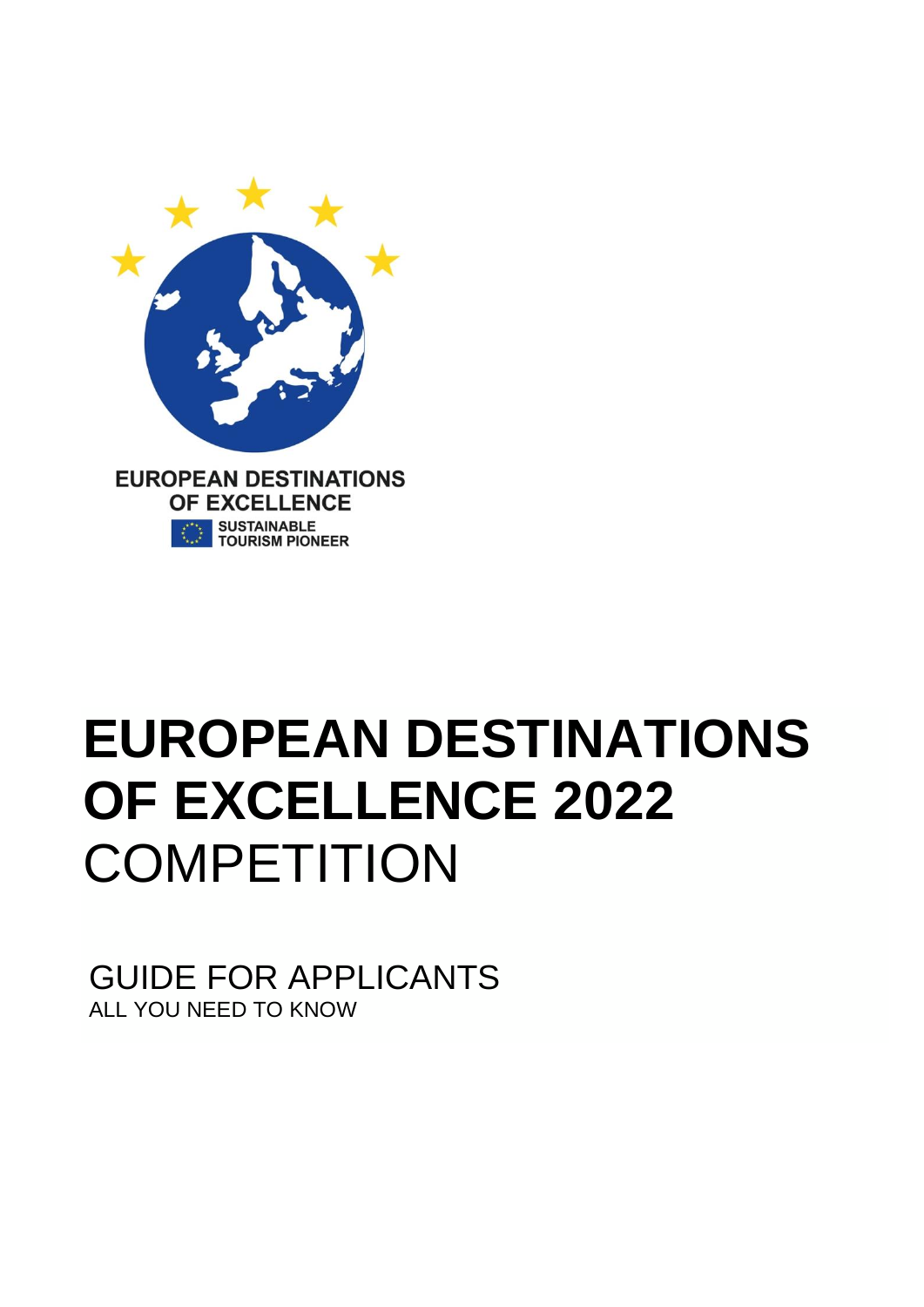

## **Table of Contents**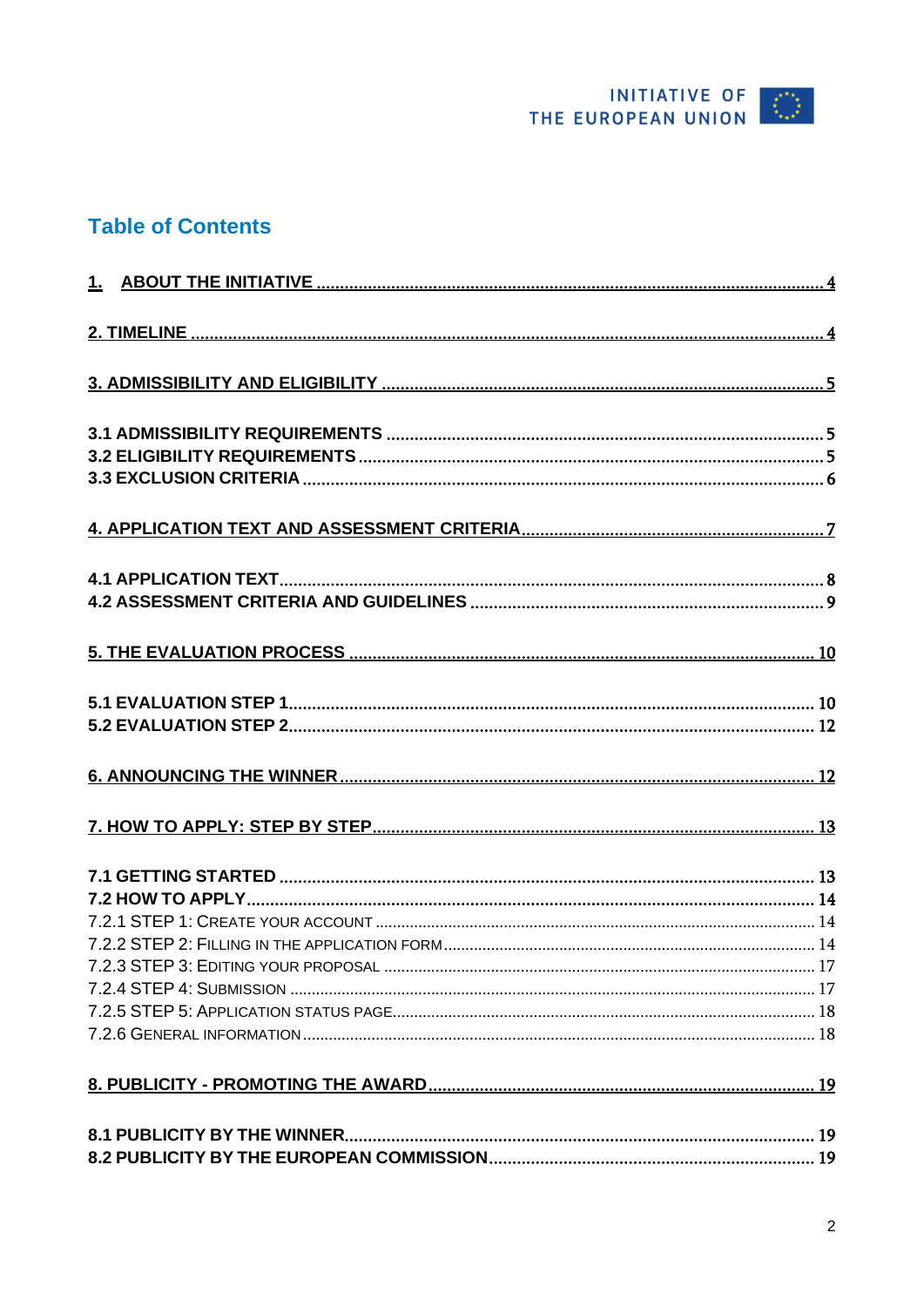## THE EUROPEAN UNION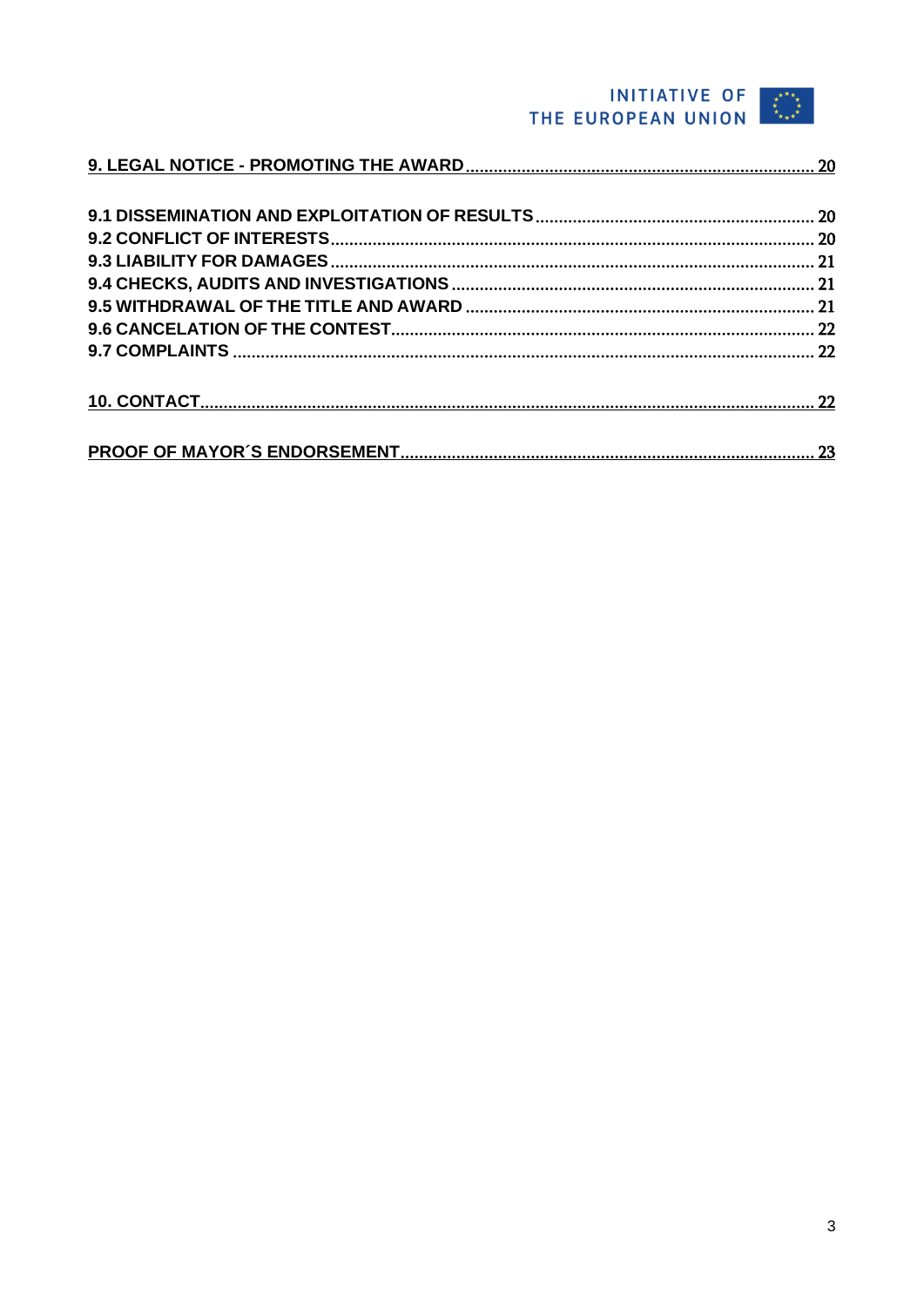

## <span id="page-3-0"></span>1. ABOUT THE INITIATIVE

The European Destinations of Excellence (EDEN) is an EU initiative, implemented by the European Commission. Its aim is to recognise and award smaller destinations that have implemented successful strategies to boost sustainable tourism through green transition practices.

EDEN was first introduced by the European Commission in 2007 as an initiative to reward non-traditional, emerging sustainable tourism destinations in Europe. It used to be run under a different theme each year and was based on national competitions. The initiative has now been redesigned and updated in line with the European Green Deal, and is set to contribute to the recovery and resilience of tourism destinations impacted by the COVID-19 pandemic.

This Guide for Applicants contains all the information destinations need to know, in order to submit an eligible application for the European Destination of Excellence competition.

**The destination showing the most successful strategies or measures to boost sustainable tourism through green transition practices – and convincing the European Jury with an exciting programme for the year in which they hold the title – will be awarded the title of "European Destination of Excellence 2022".**

## <span id="page-3-1"></span>2. TIMELINE

| Launch of the competition                                                                 | 22 April 2021             |
|-------------------------------------------------------------------------------------------|---------------------------|
| Application deadline                                                                      | 16 June 2021 by 17:00 CET |
| Evaluation Phase / including evaluation Step 1 by<br>independent experts                  | June - August 2021        |
| Announcement to shortlisted finalists                                                     | September 2021            |
| Presentation of finalists in front of the European Jury and<br>announcement of the winner | November 2021             |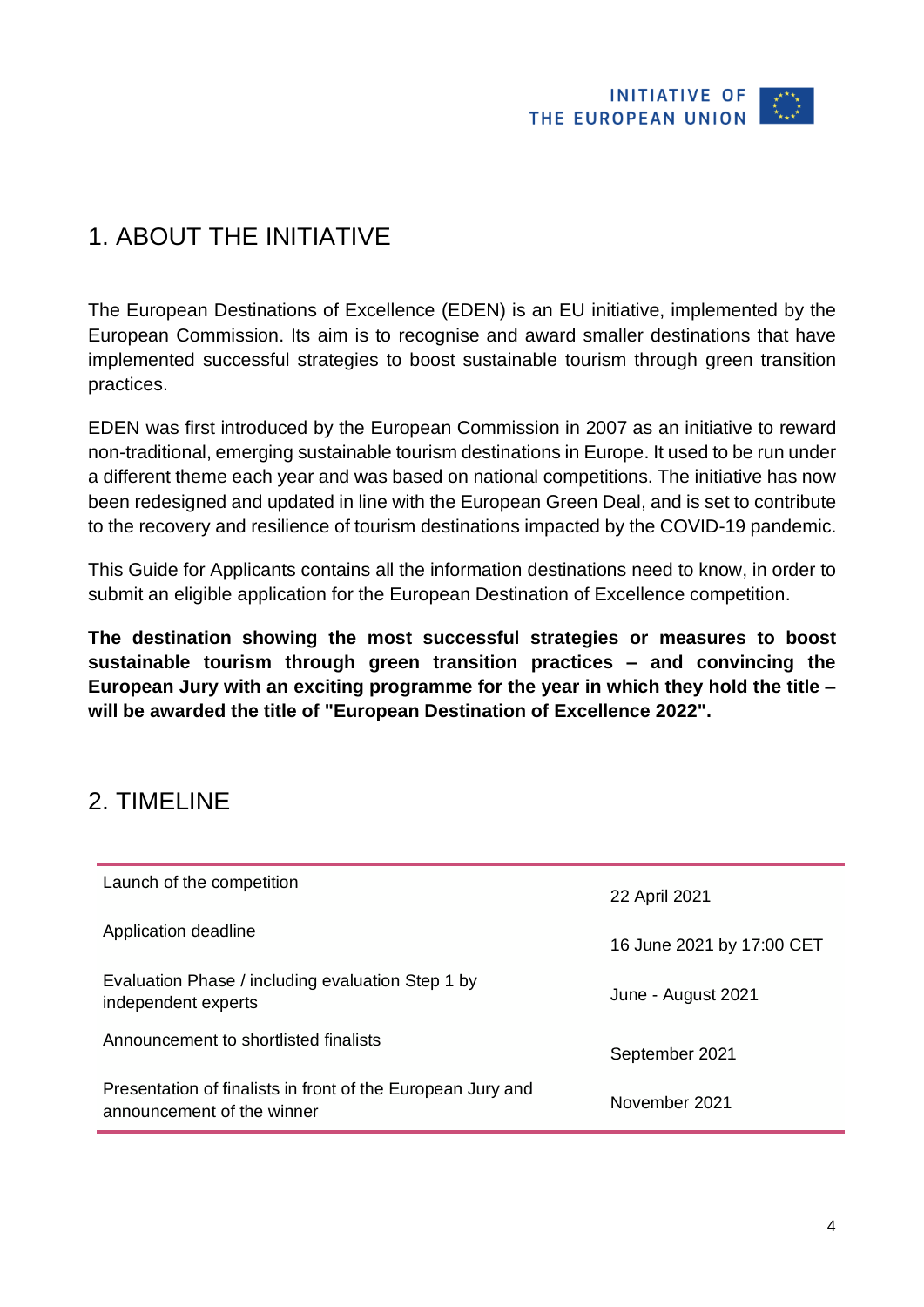

## <span id="page-4-0"></span>3. ADMISSIBILITY AND ELIGIBILITY

#### <span id="page-4-1"></span>3.1 ADMISSIBILITY REQUIREMENTS

- The deadline for applications is 16 June 2021 at 17:00 CET. Applications received after this deadline will not be accepted.
- All applications must be submitted via the online application submission tool, which is accessible via [https://ec.europa.eu/eden.](https://ec.europa.eu/eden) Applications submitted by any other form will not be taken into account.
- Applications must be readable, accessible and printable.
- We will only be able to accept applications that are complete in all their parts.
- You may apply in any official language of the European Union. You can find a list of all eligible languages [here.](https://europa.eu/european-union/about-eu/eu-languages_en) We would suggest writing, or submitting material, in English, to the extent possible, to speed up the evaluation process and comparability of applications.

#### <span id="page-4-2"></span>3.2 ELIGIBILITY REQUIREMENTS

The eligibility criteria for applying to win the title of "European Destination of Excellence 2022" are as follows:

- 1. The European Destinations of Excellence competition is open to EU Member States, as well as the non-EU countries that take part in the COSME programme<sup>1</sup>.
- 2. All destinations that are located in an EU Member State or a non-EU country participating in the COSME programme, with demographic population between 25 000 – 100 000 inhabitants, can apply.
- 3. For smaller countries with total population below 1 million, destinations with more than 5 000 inhabitants are eligible to apply.

<sup>1</sup> Albania, Armenia, Bosnia and Herzegovina, Iceland, Kosovo, Moldova, Montenegro, North Macedonia, Serbia, Turkey, Ukraine and United Kingdom <https://ec.europa.eu/docsroom/documents/39579>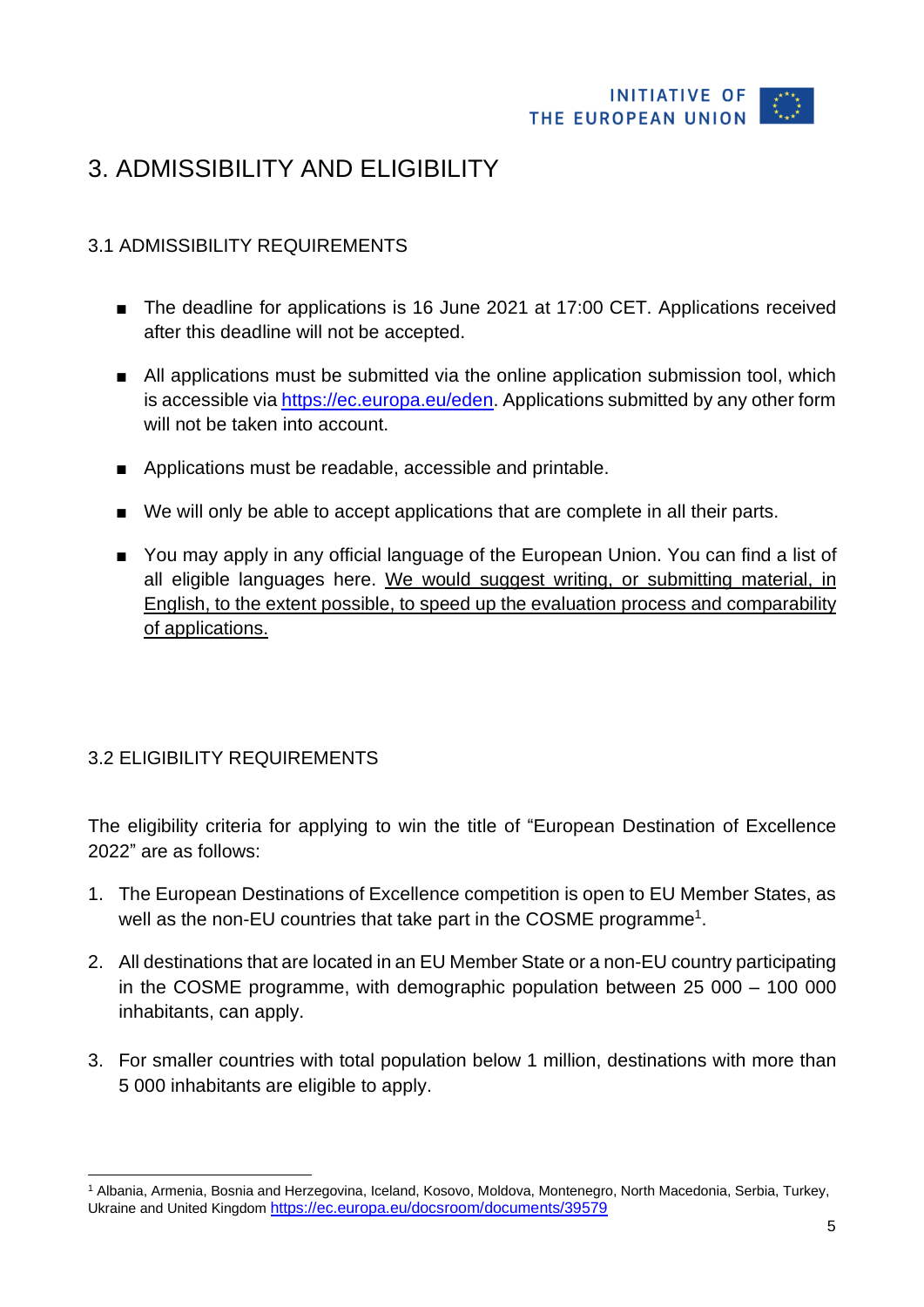

- 4. EDEN winning destinations from previous (national) editions of the EDEN competition are not eligible to compete for European Destination of Excellence 2022 - sustainable tourism pioneer. Runner-ups of the national former editions are eligible.
- 5. A "destination" is understood to be a city, town, or other urban area and is understood as an administrative unit governed by a city /town council or another form of elected body.
- 6. The signatory official for the application submission should be the Mayor or the highestranking representative, authorised by national law to legally represent the destination.
- 7. The EUROSTAT database for the last available year is a reference for checking the number of inhabitants in EU Member States:

[http://appsso.eurostat.ec.europa.eu/nui/show.do?dataset=urb\\_cpop1&lang=en](http://appsso.eurostat.ec.europa.eu/nui/show.do?dataset=urb_cpop1&lang=en)

For the non-EU countries that take part in the COSME programme, the national statistics office database for the last available year can be used as a reference for population data.

The European Commission may perform specific checks when assessing the eligibility criteria.

#### <span id="page-5-0"></span>3.3 EXCLUSION CRITERIA

Cities will be disqualified should any, or more than one, of the following apply:

- **The applying destination is subject to an administrative sanction (i.e. exclusion)**<sup>2</sup>
- $\blacksquare$  The applying destination is in one of the following situations<sup>3</sup>:
	- Bankrupt, being wound up, having their affairs administered by the courts, entered into an arrangement with creditors, has suspended business activities or is subject to any other similar proceedings or procedures under national law (including persons with unlimited liability for the participants debts).

<sup>2</sup> See Articles 131(4) and 106 (1) Financial regulation

<sup>&</sup>lt;sup>3</sup> See Articles 138(2) and 106(1), 107 of the Regulation (EU, Euratom) No 966/2012 of the European Parliament and of the Council of 25 October 2012 on the financial rules applicable to the general budget of the Union and repealing Council Regulation (EC, Euratom) No 1605/2002 (OJ L 218, 26.10.2012, p.1).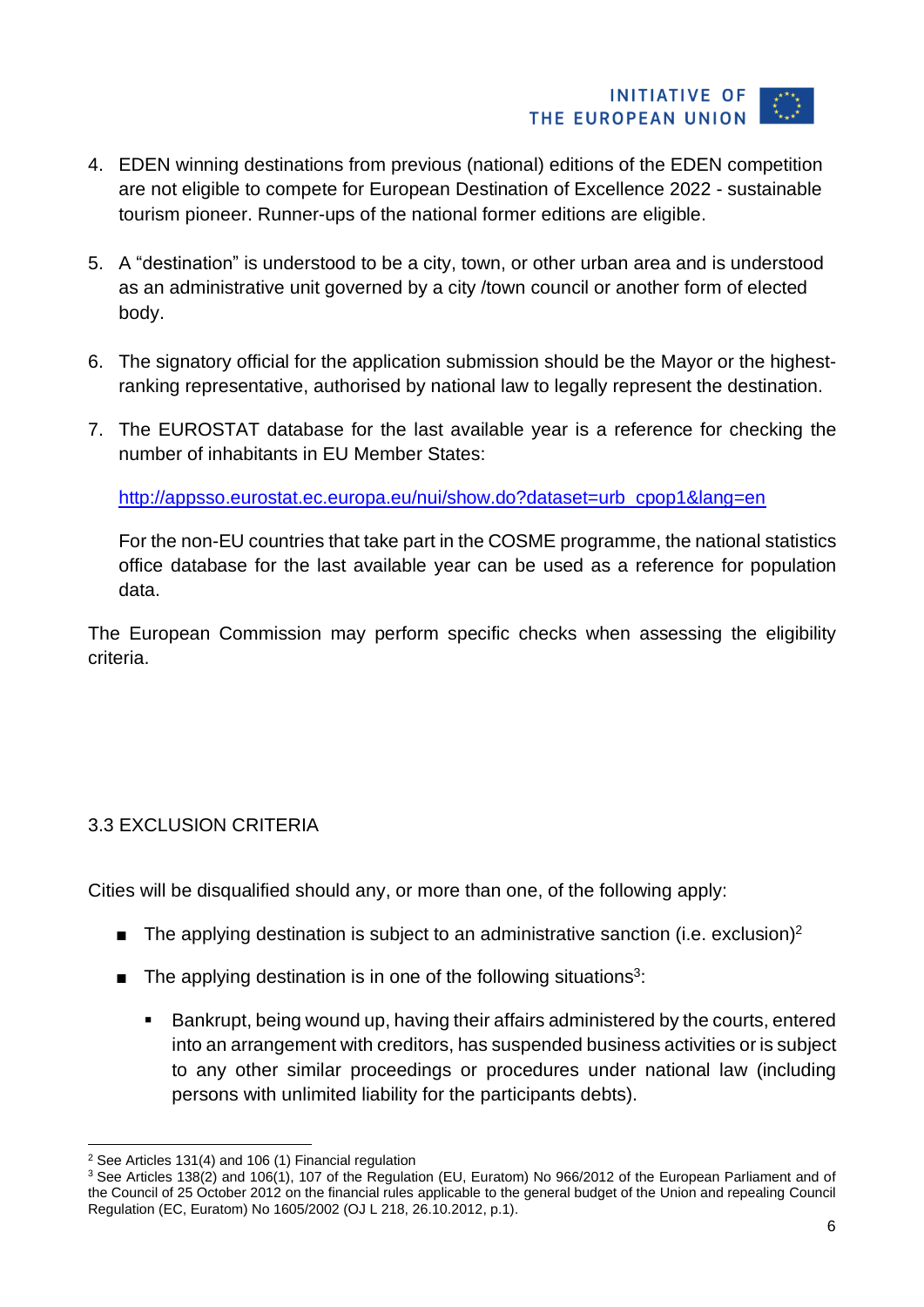#### **INITIATIVE OF** THE EUROPEAN UNION

- Declared in breach of social security or tax obligations by a final judgement or decision (including persons with unlimited liability for the participant´s debts).
- Found quilty of grave professional misconduct<sup>4</sup> by a final judgement or decision (including persons with powers of representation, decision-making or control).
- Convicted with fraud, corruption, involvement in a criminal organisation, money laundering, terrorism-related crimes (including terrorism financing), child labour or human trafficking (including persons having powers of representation, decisionmaking control).
- Shown significant deficiencies in complying with main obligations under a procurement contract, grant agreement or grant decision financed by the EU or Euratom budget (including persons with powers of representation, decisionmaking or control).
- Found guilty of irregularities within the meaning of Article 1(2) or Regulation No 2988/95 (including persons with powers of representation, decision-making or control).
- Applicants have misrepresented information required for participating in the contest or failed to submit such information.
- Any conflict of interest, in any form, duration, or severity, is in existence between applicants and the evaluation panel and/or the organisers of the competition, at the time of application, and throughout the process. For more details, please see par. "9.2 Conflict of interests".

## <span id="page-6-0"></span>4. APPLICATION TEXT AND ASSESSMENT CRITERIA

In the application form, destination representatives will be asked to present the sustainability practices and green transition measures that have made the town a sustainable tourism destination. To give room to the overarching context, the destination will also be required to write an introduction, presenting their overall achievements as a sustainable tourism destination. This will be described below, under chapter "6. How to apply: Step by step".

<sup>4</sup> Professional misconduct includes: violation of ethical standards of the profession, wrongful conduct with impact on professional credibility, false declarations/misrepresentation of information, participation in a cartel or other agreement distorting competition, violation of IPR, attempting to influence decision-making processes or obtain confidential information from public authorities to gain an advantage.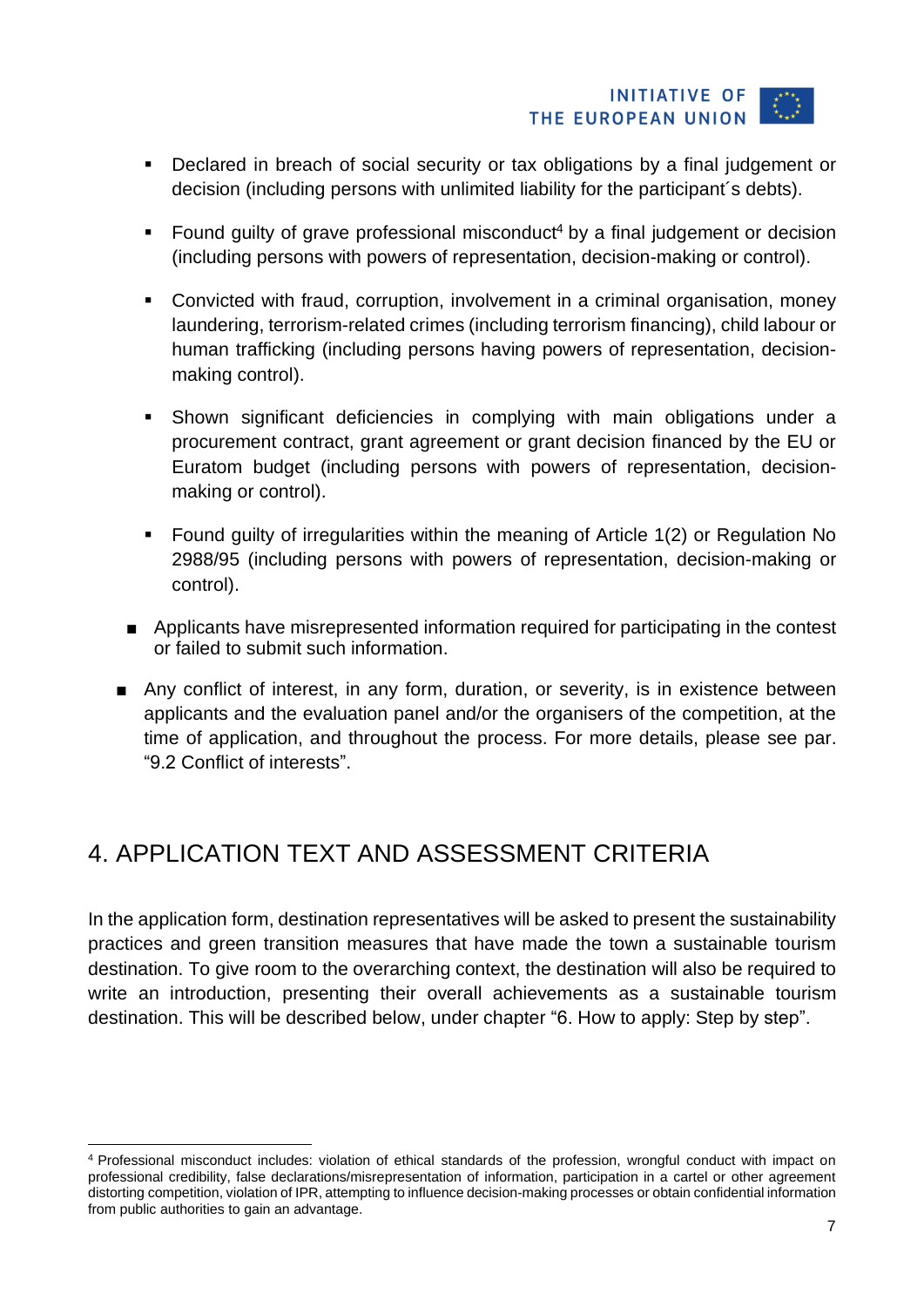

#### <span id="page-7-0"></span>4.1 APPLICATION TEXT

Here you will find examples of what you can include in your application. These are intended to help you gain a better understanding, but they are by no means exhaustive, they serve as a general orientation. We encourage applicants to think beyond these examples and to demonstrate your destination's specific cases, concrete actions and solutions.

The European Destinations of Excellence initiative awards smaller destinations that have implemented successful strategies or measures to boost sustainable tourism through green transition practices. The initiative also seeks to foster the exchange of best practices between European towns, by identifying successful and transferable measures that can work for multiple destinations.

1. Please describe the green transition practices (e.g.: projects, initiatives, legislative investments etc.) your town has implemented towards the goal of becoming a sustainable tourism destination.

These green transition practices should be related to one or more of the following aspects, but this list is not exhaustive, you may also include others:

- o Managing / protecting natural resources in your tourism destination fully respecting environment and biodiversity
- o Implementation of resource efficiency measures, more sustainable consumption (e.g., waste, water, energy)
- o Measures aimed at reducing tourism seasonality
- o Implementation of a scheme to measure sustainability of tourism destination
- o Implementing measures aimed at climate adaptation
- o Involvement of local communities, including social inclusion, through tourism, linking visitors with locals (sharing history, gastronomy, protection of nature, etc.)
- o Balanced economic performance of tourism including sharing revenues with local communities, contribution to local employment, contribution to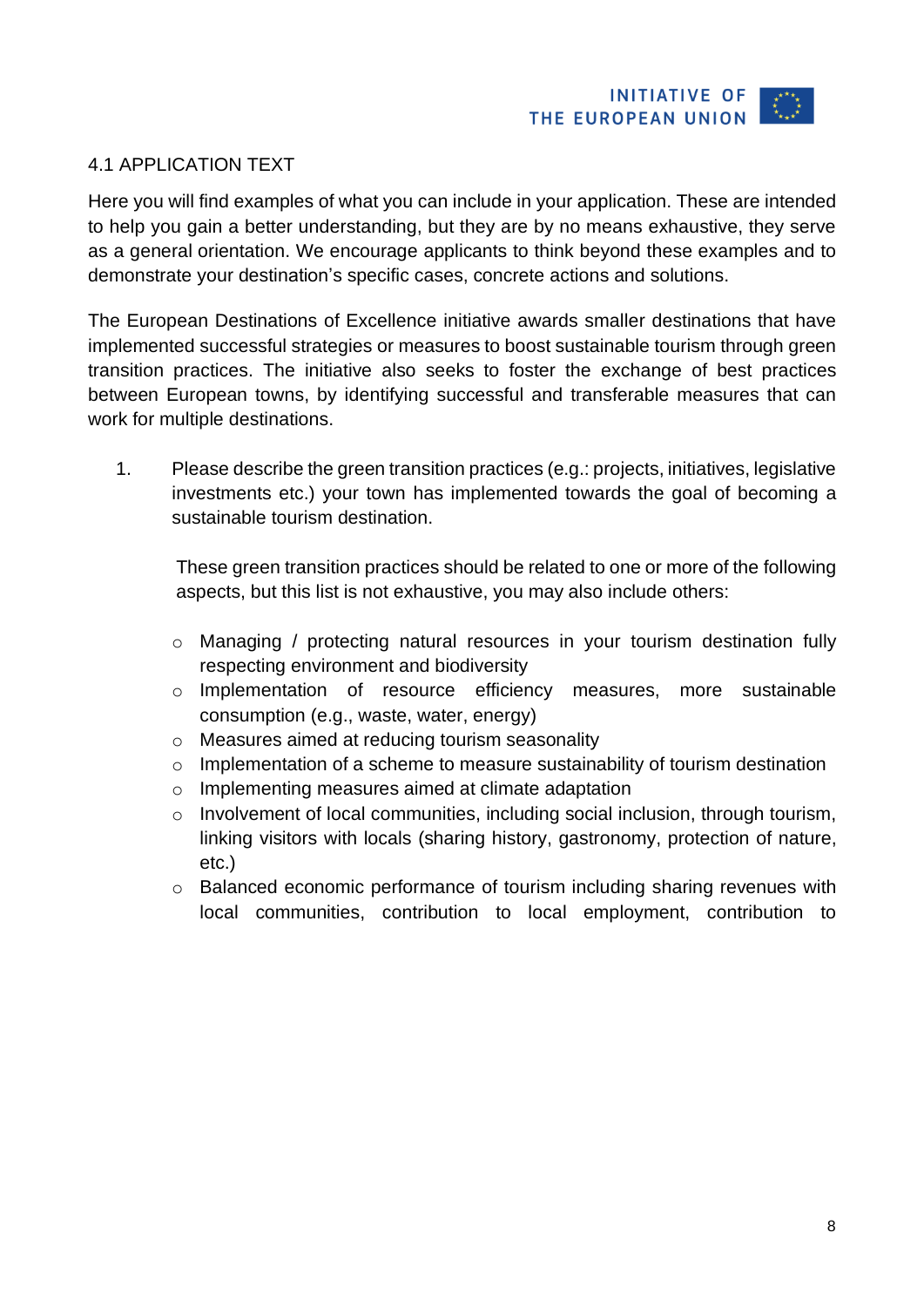

diversification of local economies, returning tourism revenues into local development

- 2. What has been the impact of these green transition practices? (please consider both the environmental impact, as well as the benefits for the local community)
- 3. How are the green transition practices that you have implemented, transferable to other tourism destinations? (What can other towns learn from you?)

#### <span id="page-8-0"></span>4.2 ASSESSMENT CRITERIA AND GUIDELINES

Applicants are asked to describe concrete examples of measures that have been implemented with the aim of boosting sustainable tourism through green transition practices. How well a destination is performing will be assessed on the basis of the following four assessment criteria:

- 1. **How significant is the impact of the green practices? And what is the level of innovation? (To what degree can we consider the destination as a "thought leader"?)** Applying this criterion, the evaluating experts will assess how impactful the implemented measures are. They will also look at why these measures were innovative in the applicant destination.
- 2. **How far does the local community benefit from the green practices?** Under this criterion, the experts will assess the benefits of the measures on the local business environment and the local community. Detailed information about the tangible and, where possible, measurable impacts of the implementations, including delivering quantitative data on relevant indicators, will support the assessment.
- 3. **How transferable / replicable are the green transition practices for other destinations?** Applying this criterion, the evaluating experts will assess what strategies were applied, how they have changed the tourism experience and if they can be implemented in other cities.
- 4. **How strategic is the commitment to a long-term green transition as a tourism destination?** Under this criterion, the experts will assess the strategic, long-term solution-based approach, instead of just short-term problem fixing. It will also be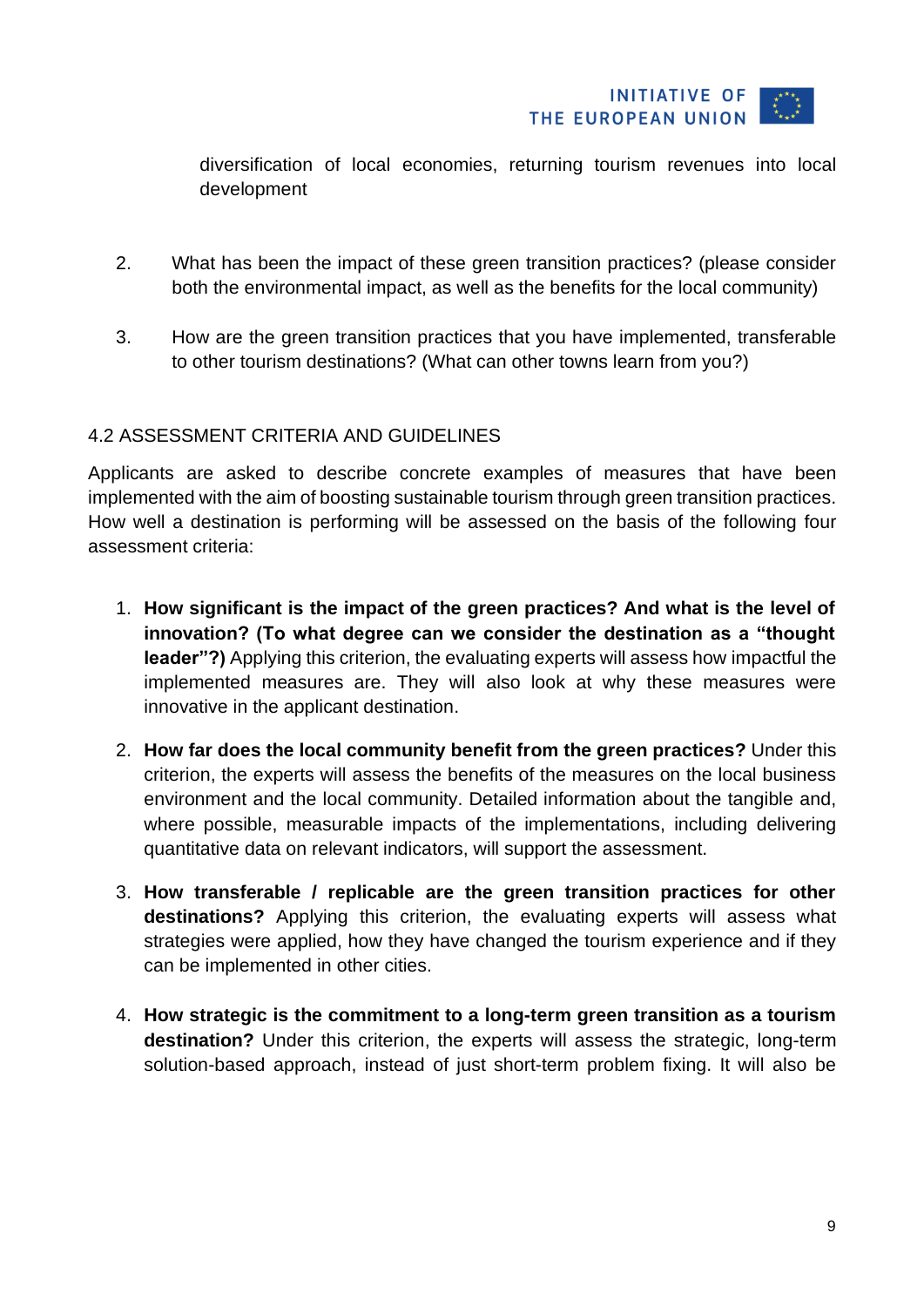

assessed, how the results of the implemented measures are being sustained over time.

**Remember**: When describing your measures, please make sure to address the four assessment criteria above. The more specific you are in describing your best practices, the better the chance to score high in the aforementioned criteria. Please state how the measure(s) changed tourism in your destination, what impact it brought on tourism arrivals/ employment/ tourists satisfaction ratings. Give us concrete numbers, if you have them, and demonstrate the tangible, measurable results of your actions.

Presenting tangible and measurable impacts of the measures implemented will increase chances of your application to be scored high.

## <span id="page-9-0"></span>5. THE EVALUATION PROCESS

#### <span id="page-9-1"></span>5.1 EVALUATION STEP 1

All submitted applications, under the condition that they are admissible and eligible, will be reviewed in a pre-selection phase (Evaluation Step1) by a panel of independent experts in the field of sustainable tourism.

The experts will evaluate and score each application, on the basis of the assessment criteria (listed under 4.2). The evaluating experts will score them as follows (half marks are possible, decimals are not):

- For each assessment criterion the destination can score from 0 to 10 points.
- Overall, the destination can score a maximum of 40 points.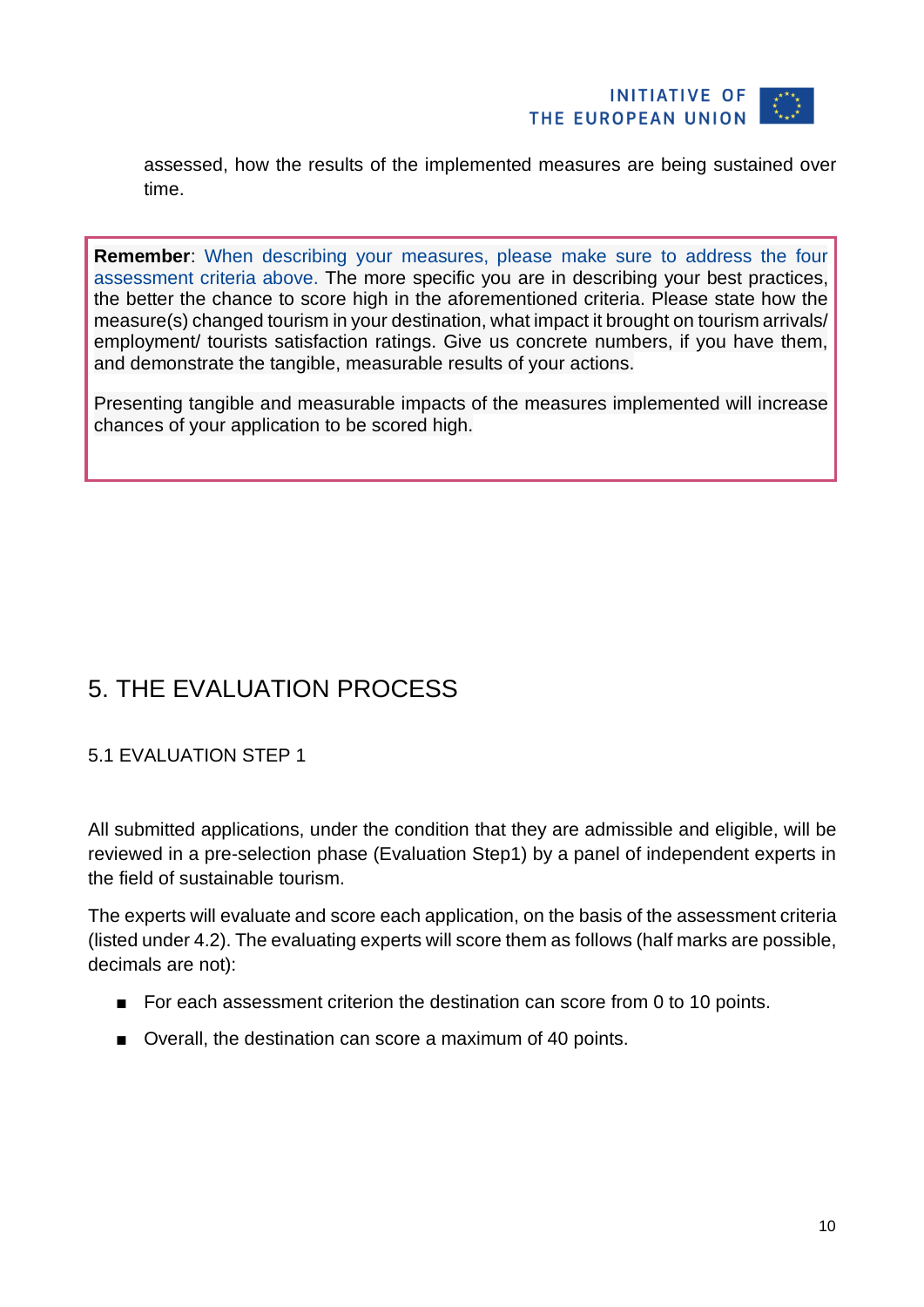| <b>ASSESSMENT CRITERIA</b>                                                                                                                                                                  | <b>POINTS</b>           |
|---------------------------------------------------------------------------------------------------------------------------------------------------------------------------------------------|-------------------------|
| CRITERION 1: How significant is the impact<br>of the green practices? And what is the level<br>of innovation? (To what degree can we<br>consider the destination as a "thought<br>leader"?) | Min $0 - Max 10$ points |
| CRITERION 2: How far does the local<br>community benefit from the green practices?                                                                                                          | Min $0 - Max 10$ points |
| CRITERION 3: How transferable / replicable<br>are the green transition practices for other<br>destinations?                                                                                 | Min $0 - Max 10$ points |
| CRITERION 4: How strategic is the<br>commitment to a long-term green transition<br>as a tourism destination?                                                                                | Min $0 - Max 10$ points |
| <b>THRESHOLD</b>                                                                                                                                                                            | 20                      |
| <b>TOTAL MAXIMUM</b>                                                                                                                                                                        | 40                      |

In order to be shortlisted and compete for the title of the European Destination of Excellence 2022 in front of the European Jury, applicant destinations must pass an initial threshold of 50 % of the maximum possible score (at least 5 points in each of the four criteria).

The European Commission reserves the right to assess whether the number of applications is lower than expected, and to adjust the threshold accordingly.

A majority of points attained in one criterion cannot level out a missed threshold in another criterion.

Applicant destinations that received the minimum necessary score in all four criteria individually and hence pass the threshold will be ranked according to their overall score of all four criteria combined.

It is always the highest overall score of all four criteria combined that will determine on the qualification of a destination to be shortlisted.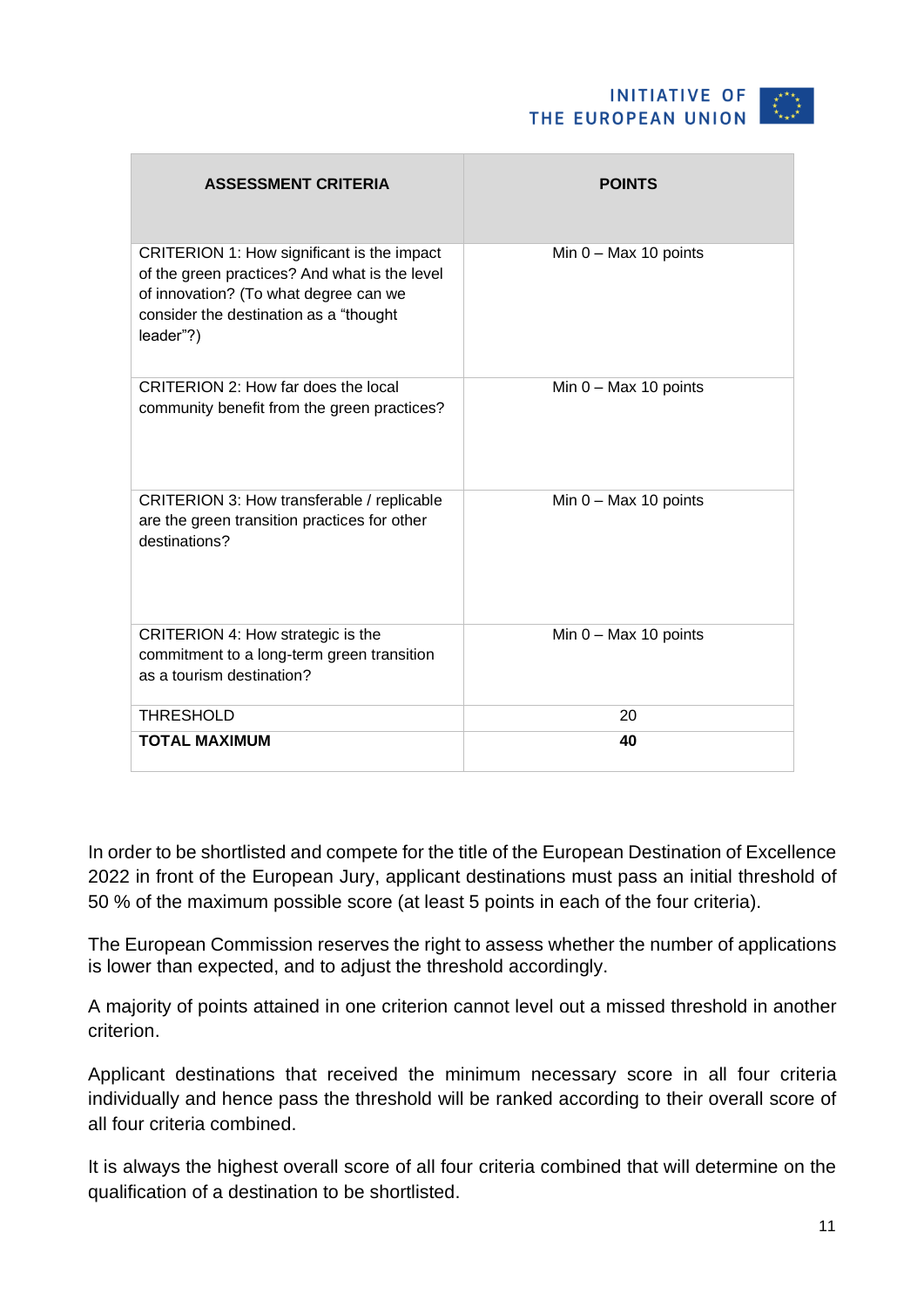

#### **A maximum of 3 destinations with the highest overall score will be shortlisted as finalists.**

If two or more applications achieve the same overall score and that would result in more than 3 potential top-scorers, an independent panel of sustainability experts and advisors will compare these applications against each other to recommend a maximum of 3 destinations to be shortlisted.

On the basis of the evaluation of the experts, the Commission will establish a list of a maximum of 3 destinations that will be shortlisted.

#### <span id="page-11-0"></span>5.2 EVALUATION STEP 2

In September 2021, applicant destinations will be informed if they are shortlisted, or not.

The shortlisted destinations will be invited to present their candidatures and the programme they intend to implement during 2022 as the potential European Destination of Excellence, in front of the European Jury in November 2021.

Each finalist destination will outline its programme including the EU dimension of its actions. The destinations are free to propose the activities they deem relevant (promotional actions, events, marketing measures, launching of specific projects, etc.). The destinations will need to present how they foresee making the most of the title of "European Destination of Excellence" in promotional activities and raising its profile as a tourism destination. Destination representatives should describe the added value the title would bring to position the tourism destination as a 'sustainable tourism pioneer' and to attract tourists from third countries. The presentation should also further elaborate on how the title would contribute to foster sustainable tourism development and how the destination would involve other EU locations in promoting and disseminating green measures and best practices.

The finalist destinations will receive further guidelines on this presentation at a later stage.

One European Destination of Excellence 2022 will be selected by the European Jury out of the shortlisted destinations.

## <span id="page-11-1"></span>6. ANNOUNCING THE WINNER

After the Jury Meeting, and still on the same day, the announcement of the winner will take place at a cocktail networking event, with the participation of all shortlisted destinations and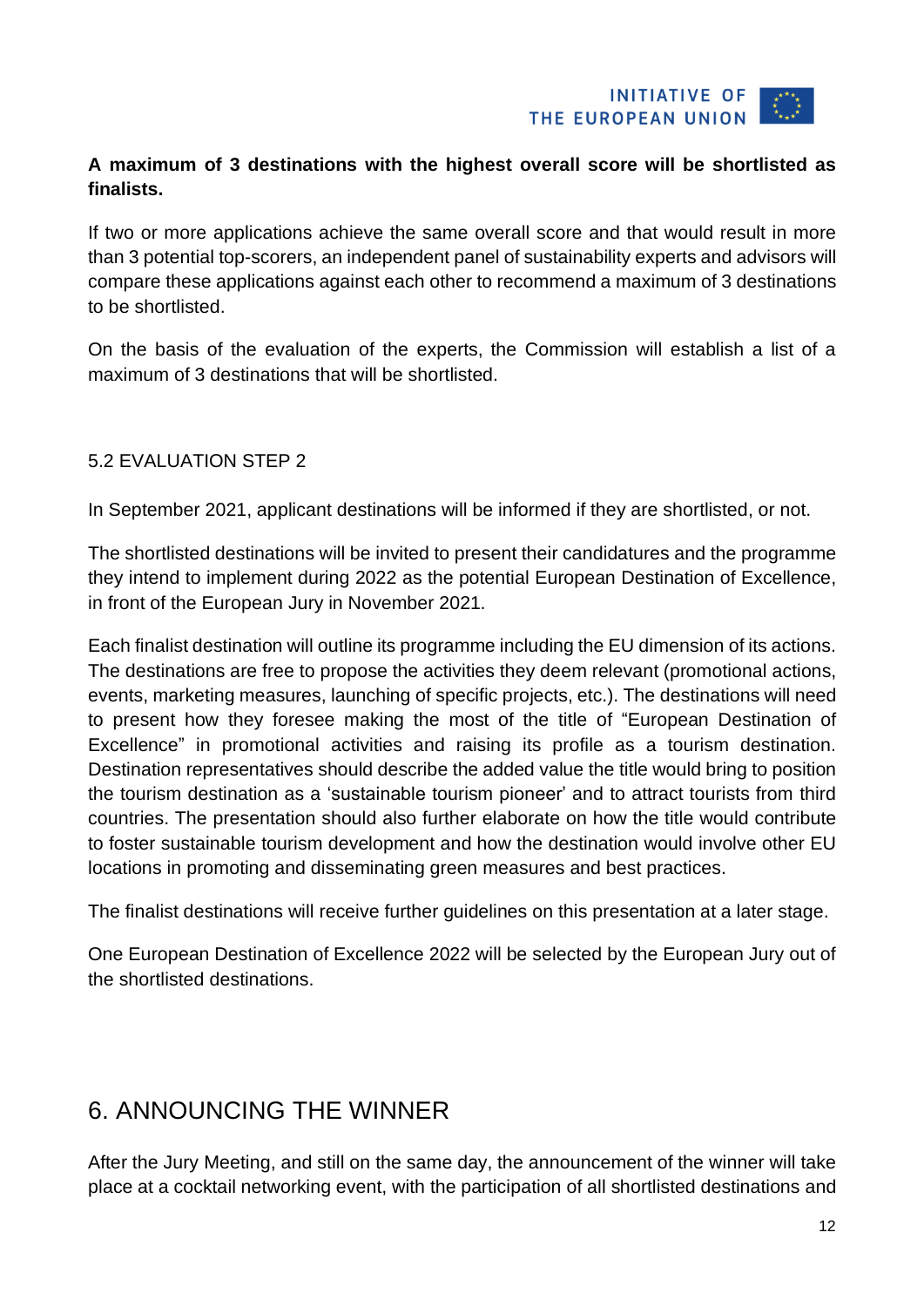#### **INITIATIVE OF** THE EUROPEAN UNION

the Jury members. The winning destination will receive the trophy on the day of the announcement. The European Jury Meeting and the announcement of the winner will take place in November 2021. More details regarding the event will be communicated by October 2021.

For the participation at the Jury meeting and the announcement of the winner, the cost of travel and accommodation for a maximum of 2 nights for 2 representatives per finalist destination will be covered by the organisers.

The Jury meeting will be held most probably as a physical meeting in Brussels. In case the epidemiological situation does not allow for a physical meeting to held, the meeting will be held digitally.

## <span id="page-12-0"></span>7. HOW TO APPLY: STEP BY STEP

#### <span id="page-12-1"></span>7.1 GETTING STARTED

You can apply in four easy steps via our online submission system, which you can access by clicking 'Apply now 'on the contest web page available at [https://ec.europa.eu/eden.](https://ec.europa.eu/eden)

Applications reaching us by other means are regarded as 'not submitted 'and will not be evaluated. We will only accept applications that are submitted via our online application tool through the electronic submission system.

The online application tools consists of four parts:

- Create an account
- Provide administrative information
- Upload your application and necessary documents
- Last question: Where have you heard about the initiative?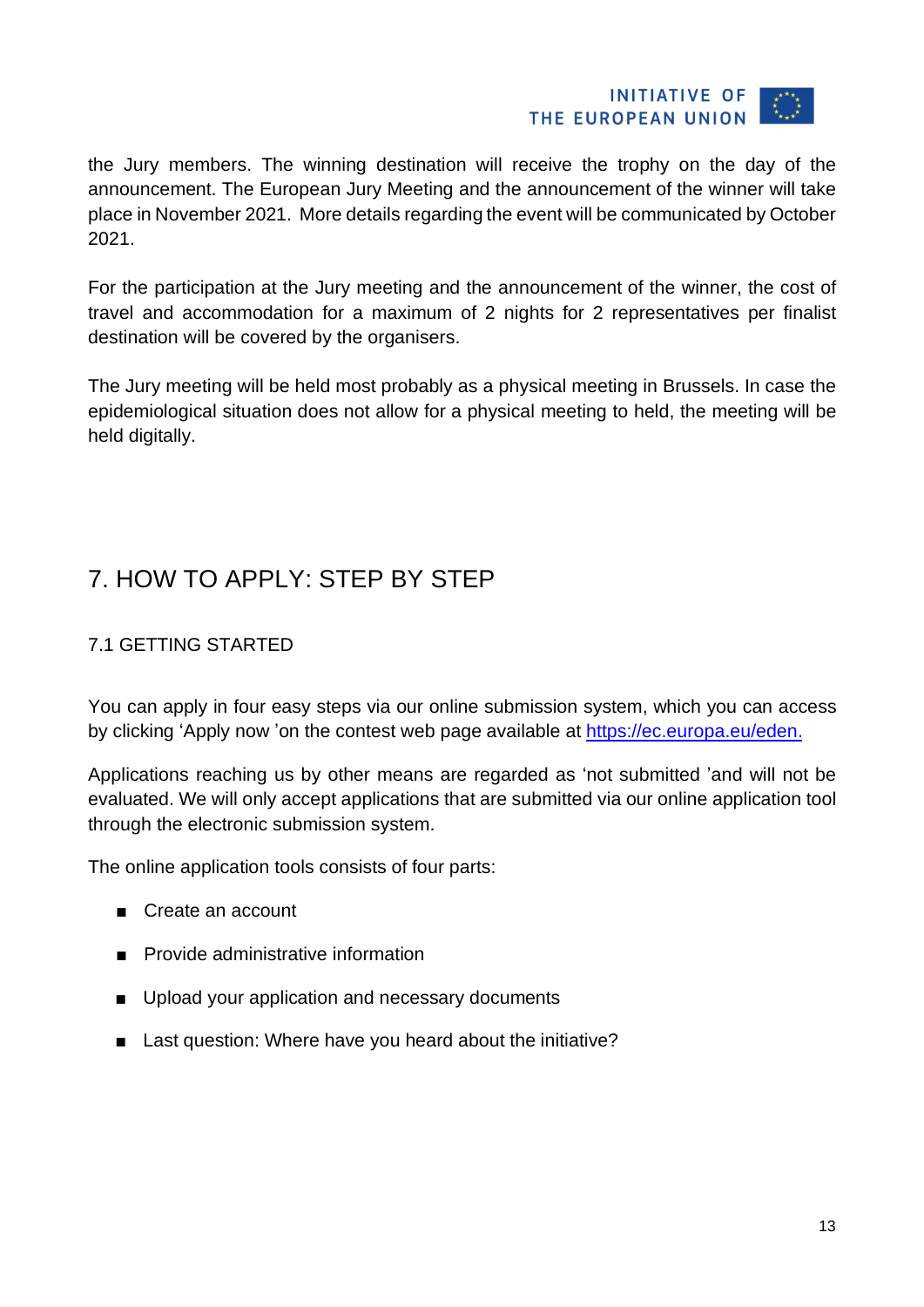

#### <span id="page-13-1"></span><span id="page-13-0"></span>7.2 HOW TO APPLY

#### 7.2.1 STEP 1: Create your account

You are requested to create an account with your name and email address. You will then get a password sent to you via email, with which you can log in and access the application tool from any device. You need to create an account in order to log in any time you want to work on your application, up until the deadline for submission.

You can create multiple accounts per destination and work on the application together. A single application by a destination can have multiple co-authors. The representative from a destination who first creates an account simply needs to make sure that the submitting author has allowed co-authors to edit the application/ proposal. Co-authors' accounts are created automatically once the application submitter (the person first creating an account) has added these co-authors. Once this is done, all co-authors can log in to their dashboard/account and collaborate on editing the submission.

Each account will be password secured and the application will be saved automatically.

<span id="page-13-2"></span>7.2.2 STEP 2: Filling in the application form

#### **PART 1: APPLICANT DETAILS**

You will submit your application electronically on the contest page <https://ec.europa.eu/eden>

After clicking on the button **Start your application**/ APPLY NOW, you will be able to submit the first part of your application, the **applicant details**:

- Please fill in all requested information identifying your destination as an applicant to this contest, including contact details of one main contact person and one back-up alternative contact.
- **Please make sure to state the official name of the applying entity in both English and local language.**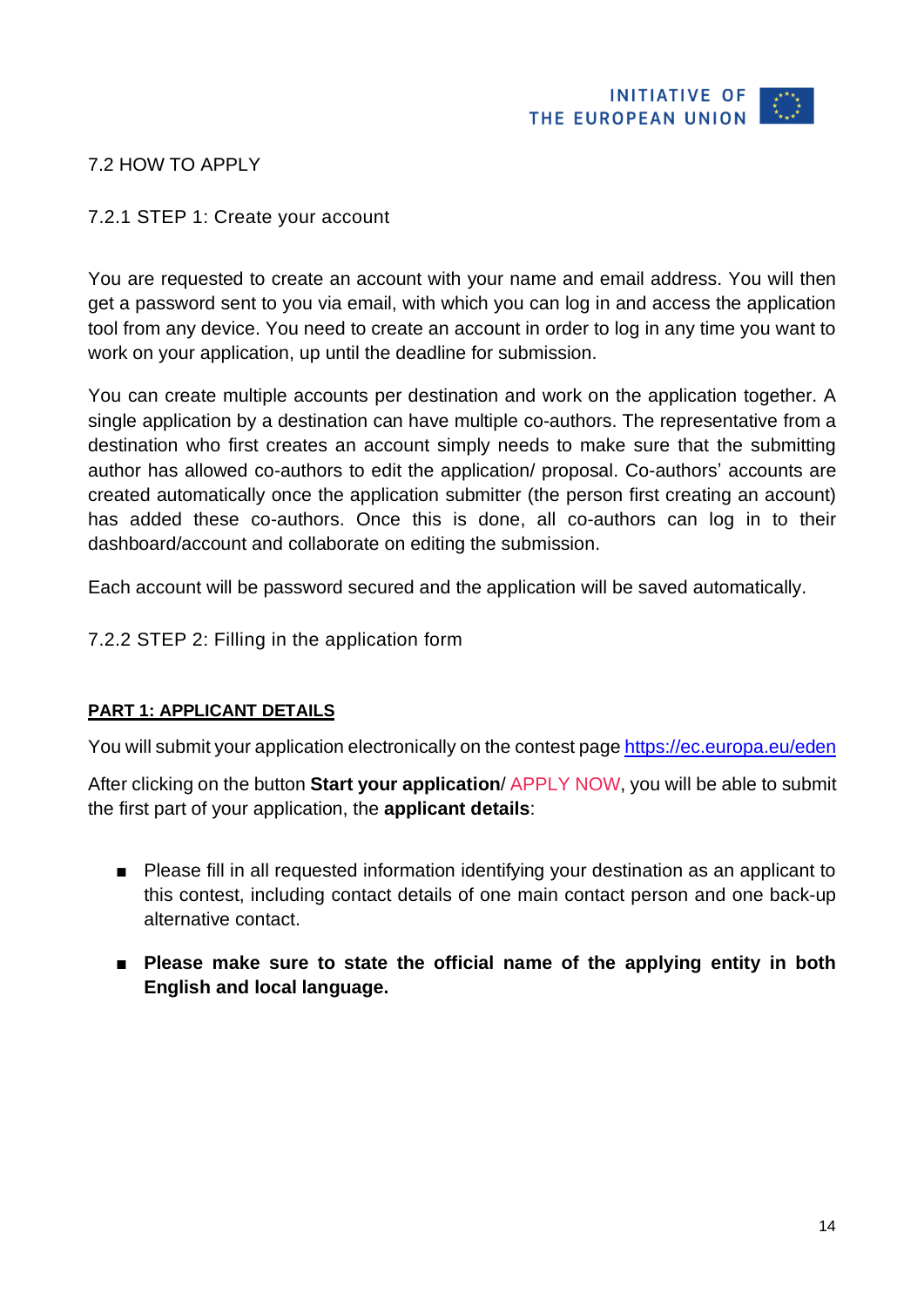| Prefix                  |                        |  |
|-------------------------|------------------------|--|
| Sound Profix \$         |                        |  |
| First Name <sup>*</sup> | Last Name <sup>®</sup> |  |
|                         |                        |  |
| Email"                  |                        |  |
|                         |                        |  |
| Password ' O            | Confirm Password'      |  |
|                         |                        |  |
| Job title <sup>-</sup>  |                        |  |

| APPLYING ENTITY (OFFICIAL NAME IN EN AND<br><b>LOCAL LANGUAGE)</b>          |  |
|-----------------------------------------------------------------------------|--|
| NAME OF THE DESTINATION                                                     |  |
| <b>COUNTRY</b>                                                              |  |
| NAME OF THE MAYOR / PRESIDENT OF THE<br>DESTINATION SIGNING THE APPLICATION |  |
| <b>ADDRESS</b>                                                              |  |
| <b>WEBSITE</b>                                                              |  |
| CONTACT NAME AND POSITION                                                   |  |
| <b>TELEPHONE</b>                                                            |  |
| <b>EMAIL</b>                                                                |  |
| ALTERNATIVE CONTACT (NAME AND POSITION)                                     |  |
| <b>TELEPHONE</b>                                                            |  |
| <b>EMAIL</b>                                                                |  |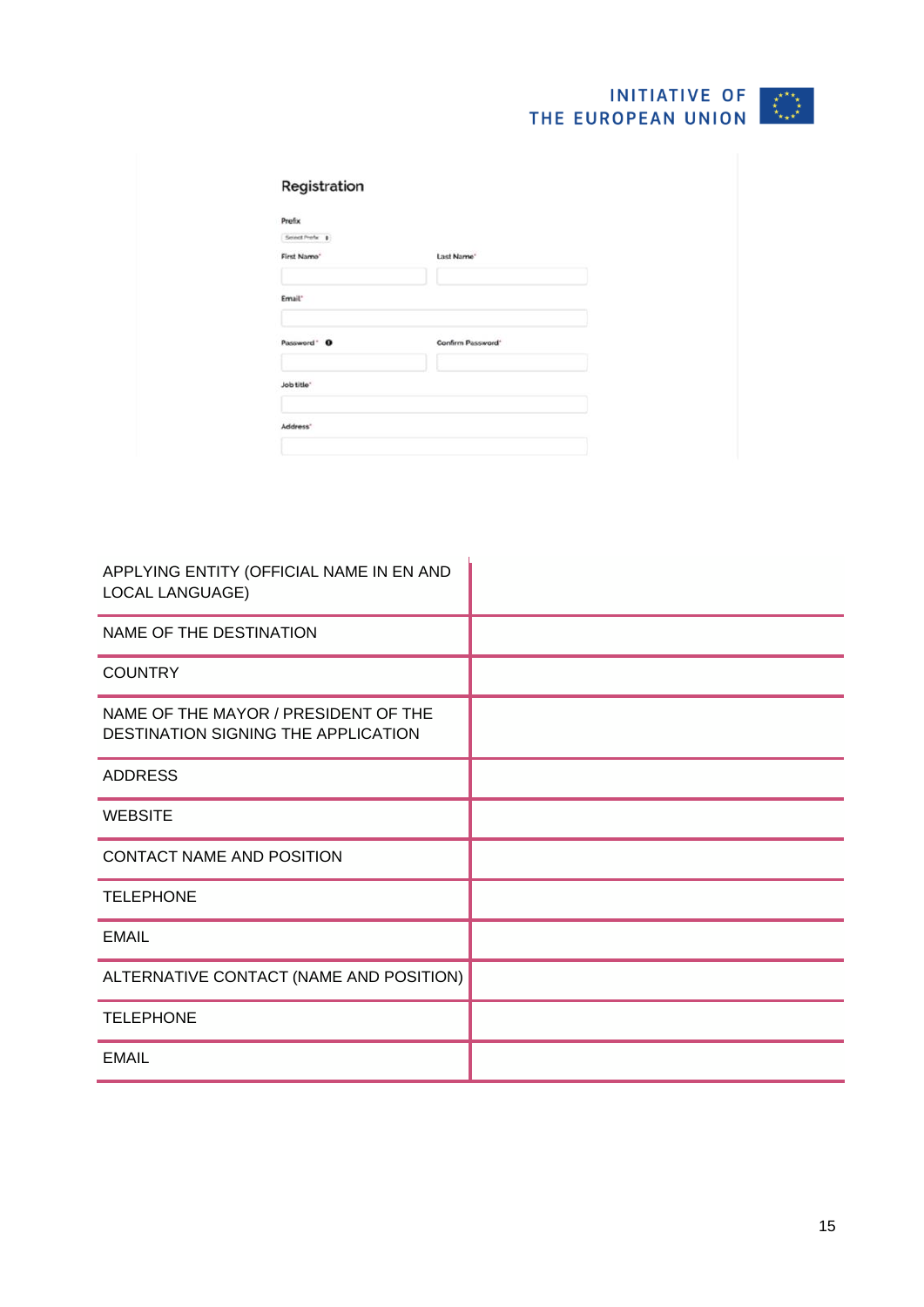

#### **PART 2: YOUR APPLICATION**

Here you will enter your submission into a word-based online application tool.

You can also upload additional material in support of your application illustrating measures/ best practices you will be describing (for example: promotional material, photos, statistics, user feedback, impact evaluations, etc.).

Please note that files/links in other languages will not be translated into English.

#### **Destination profile - description of your tourism destination:**

Here we ask you to provide a short summary (max. 400 words) describing why your destination is a 'sustainable tourism pioneer' and why it deserves to be the European Destination of Excellence 2022. You may also add data in regard to annual tourist numbers and/or main assets/attractions that make your destination especially appealing etc.



In the next section you are asked to describe your best practices or measures of excellent sustainability measures your destination has implemented. You can write up to 800 words and upload further supporting material and/or links that provide more information or demonstrate the best practices.

Uploaded documents must be in PDF format (portable document format) and be no larger than 25GB.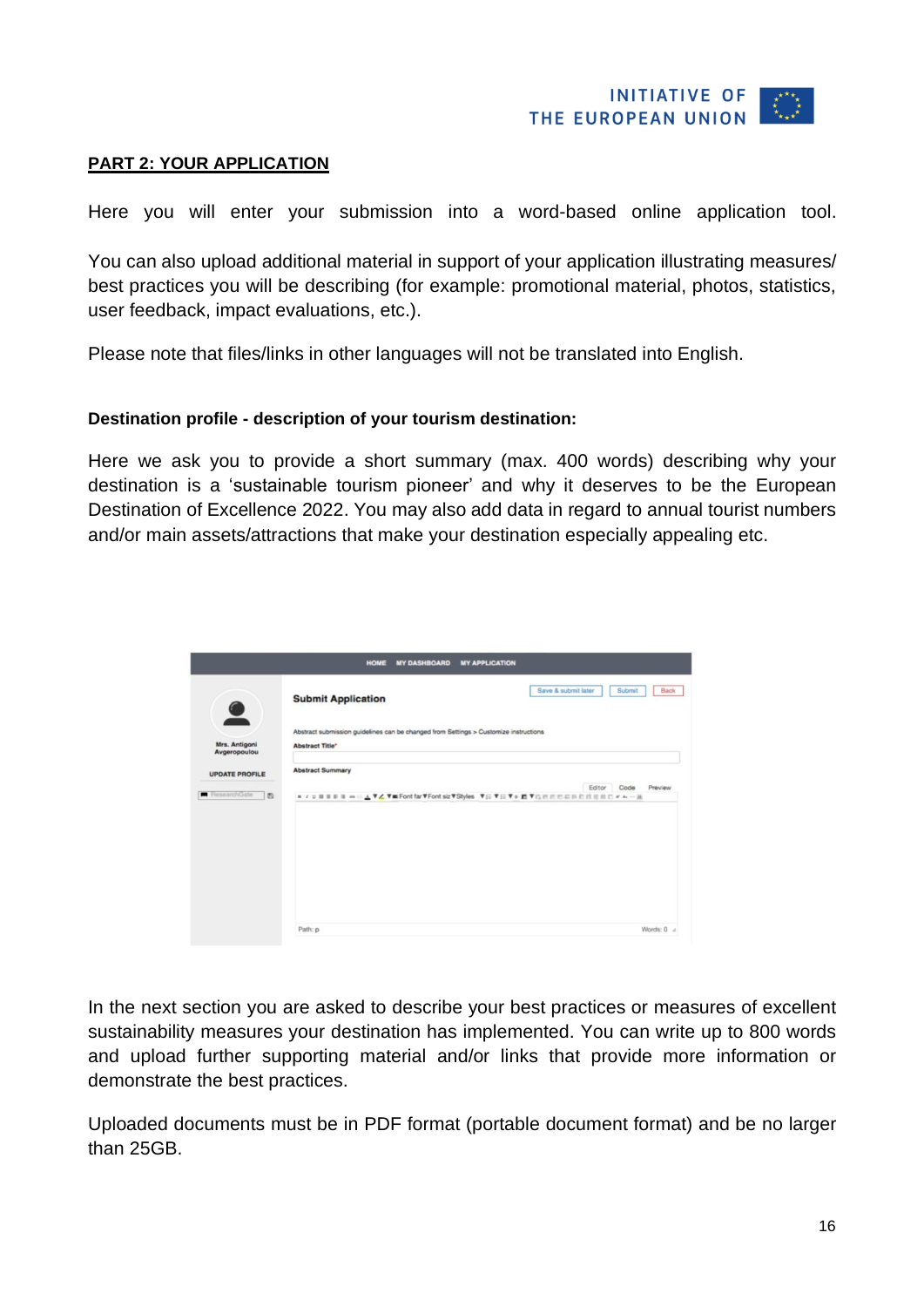

In the application form, described under 4.1 (see above) you can find examples of different aspects you might want to cover in your description of best practices and implemented measures. These examples are not exhaustive, and you are welcome to include any other information you deem relevant for the evaluation of your proposal.

#### **PART 3: ADDITIONAL INFORMATION**

Please briefly indicate here where and how you first learned about the European Destinations of Excellence initiative.

#### **Mandatory documents to be uploaded:**

At the end of part 3 you will also be asked to upload the **following mandatory documents in support of your application:**

**Proof of Mayor's endorsement:** Please download the document under "How to Apply" on <https://ec.europa.eu/eden> or go to the last page of this document. Fill out the Proof of Mayor's endorsement, have it signed by the Mayor and scan it, so you can upload it in a pdf format and attach it to your application.<sup>5</sup>

#### <span id="page-16-0"></span>7.2.3 STEP 3: Editing your proposal

You can modify your proposal at any time up to the deadline. Once you have finalised your proposal, just click "submit application" button.

#### **Your application will not be accessible to the organisers in its draft phase. Only when you click** "**submit" will it be made accessible for the organisers and passed on to evaluation.**

We are not able to "recover" any un-submitted or draft applications.

#### <span id="page-16-1"></span>7.2.4 STEP 4: Submission

Please make sure to submit your proposal by the deadline: **16 June 2021 by 17:00 CET**.

Any submissions after this deadline cannot be taken into consideration.

<sup>5</sup> or the equivalent highest political representative authorised by national law to legally represent the city/ town/ destination as specified in the application form.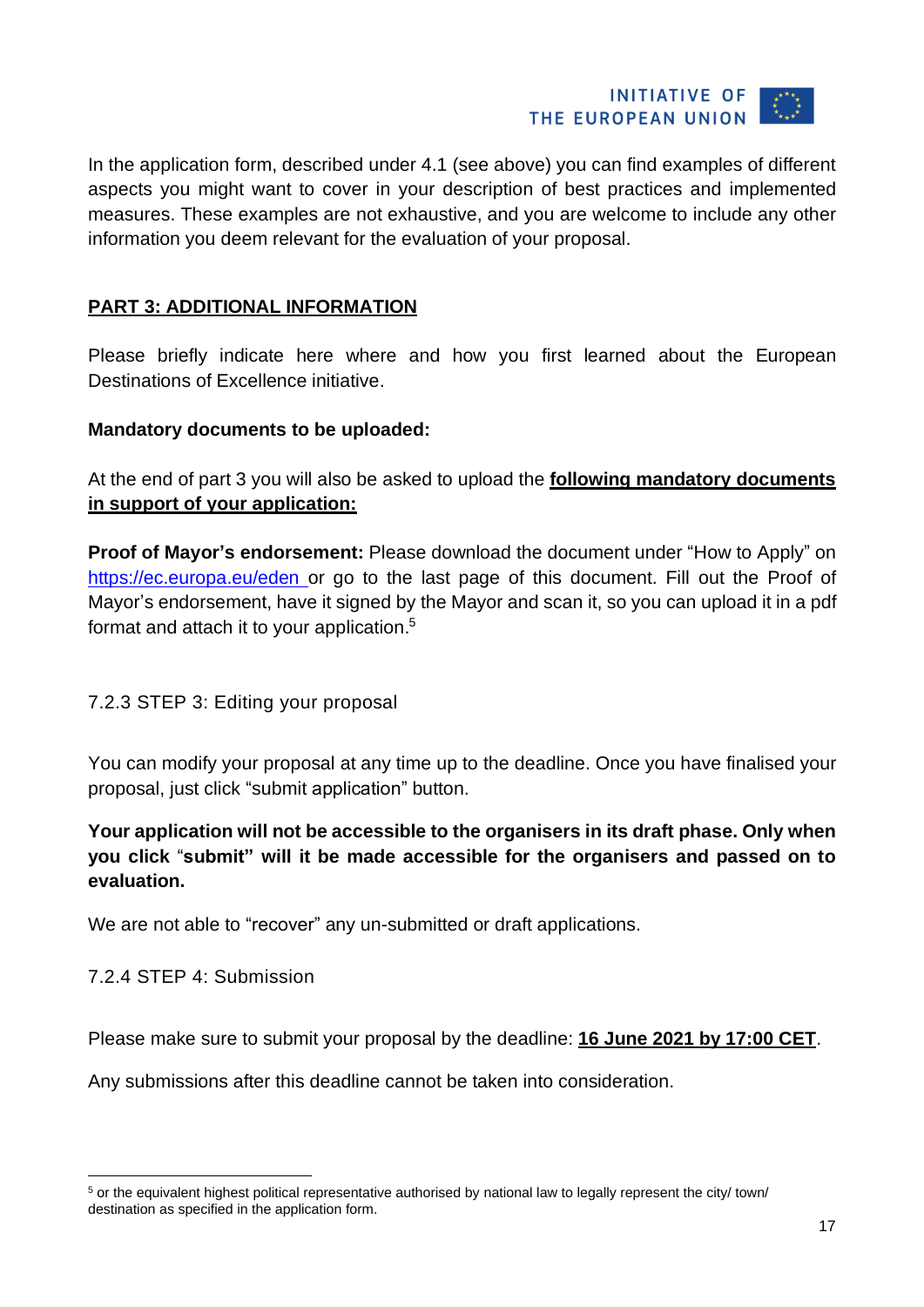

#### <span id="page-17-0"></span>7.2.5 STEP 5: Application status page

Reaching this step means that your application has been successfully submitted. You should have also received a short e-mail confirmation about the successful submission of your application. If not, please check your spam folder. Please note that confirmation of successful application does not mean the application is valid, admissible or eligible in all respects.

Here you can:

- Download the application. It is advised to download the application to check that it has been correctly sent. The PDF is digitally signed and time stamped.
- Withdraw the application. If the application is withdrawn, it will not be considered for evaluation. A reason for the withdrawal will be requested.

(Note: Once an already submitted application is withdrawn, the withdrawal action can be reversed, but only before the deadline, by simply re-submitting the application).

#### <span id="page-17-1"></span>7.2.6 General information

Applications must be submitted by **16 June 2021, 17:00 CET.**

After this deadline, the application can no longer be modified. It is however visible in a readonly version.

You can save a draft well before the deadline. The last version of your application submitted before the deadline is the one that will be taken into consideration; no later version can be substituted, and no earlier version can be recovered.

#### **Help & General Assistance**

If you encounter problems in the submission process or have questions about the European Destination of Excellence Initiative, please contact us via the website: <https://ec.europa.eu/eden> and go to "Contact". The EDEN Secretariat will reply not later than one working day.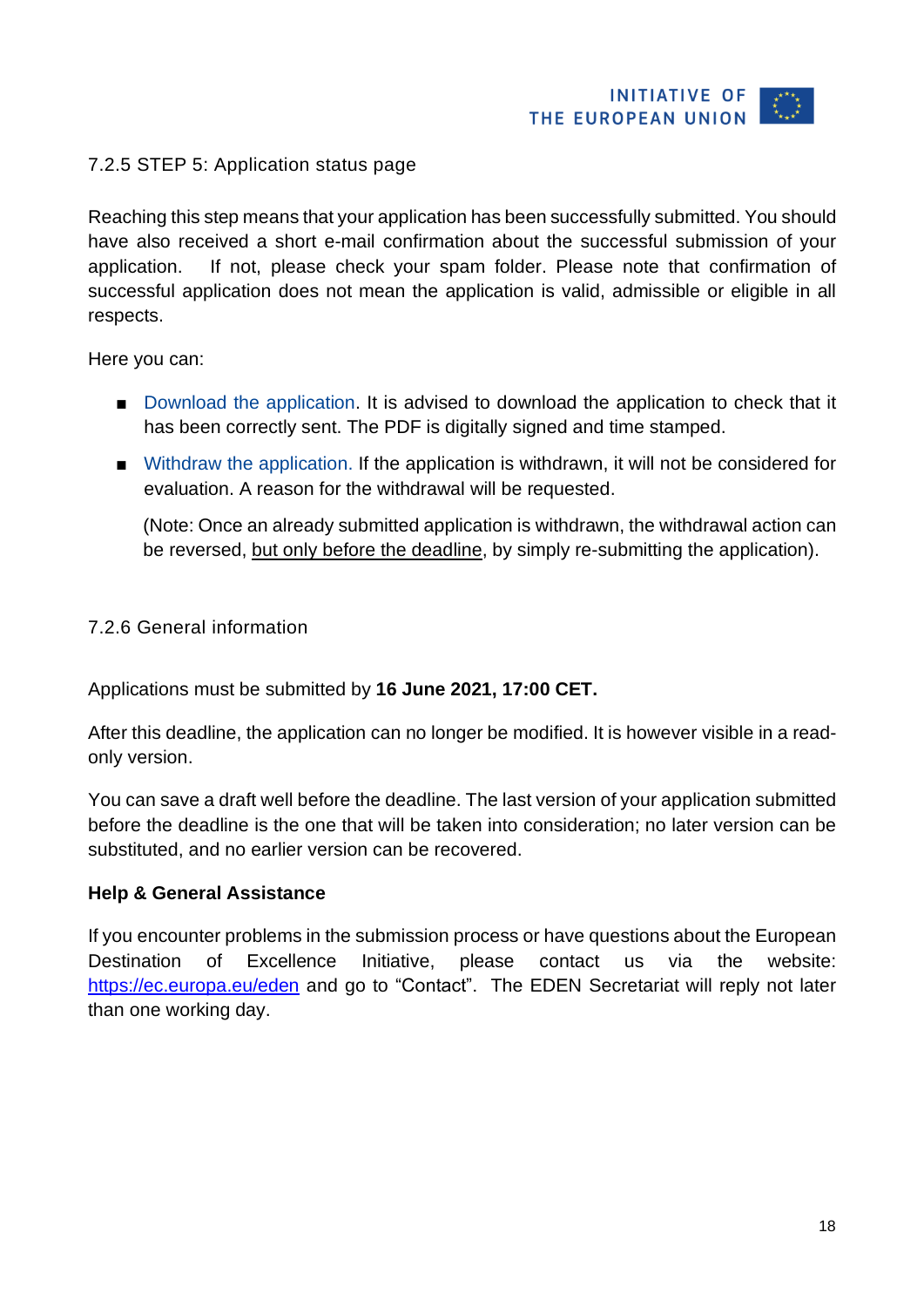

## <span id="page-18-0"></span>8. PUBLICITY - PROMOTING THE AWARD

#### <span id="page-18-1"></span>8.1 PUBLICITY BY THE WINNER

Both finalists and the winner must contribute to promoting the initiative, contest and its results, by providing targeted information to multiple audiences (including the media and the public) in a strategic and effective manner. Unless the Commission requests or agrees otherwise or unless it is impossible, any communication activity related to the action (including in electronic form, via social media, etc.) must:

- display the EU emblem
- include an agreed-upon text which will be decided at a later stage. The text will include the mention of the Award.

When displayed together with another logo, the EU emblem must have appropriate prominence. For the purposes of their obligations, the finalists and the winner may use the EU emblem without first obtaining approval from the Commission. This does not, however, give them the right to exclusive use.

Moreover, they may not take the EU emblem, or any similar trademark linked to the initiative for their own use, either by registration or by any other means.

#### <span id="page-18-2"></span>8.2 PUBLICITY BY THE EUROPEAN COMMISSION

The Commission may use, for its communication and publicising activities, information relating to the action as well as any other material, such as pictures or audio-visual material that it receives from the participating destinations (including in electronic form). In order to better deal with press requests, it is recommended that all applicants appoint a dedicated spokesperson to directly react to specific queries.

The Commission will publish both the name of finalists and the winner, as well as the award's nature and purpose — unless they have requested to waive this publication (because of disclosure risks threatening its security and safety or harm its commercial interest).

Photos and videos taken by the Commission either in preparation of or during the announcement of the winner are the sole property of the Commission.

In line with the objectives of the initiative to foster sharing of best practices, the European Commission can publicise best practices submitted by the applicants during the application phase in the report/ compendium, on the website or by other means. With the submission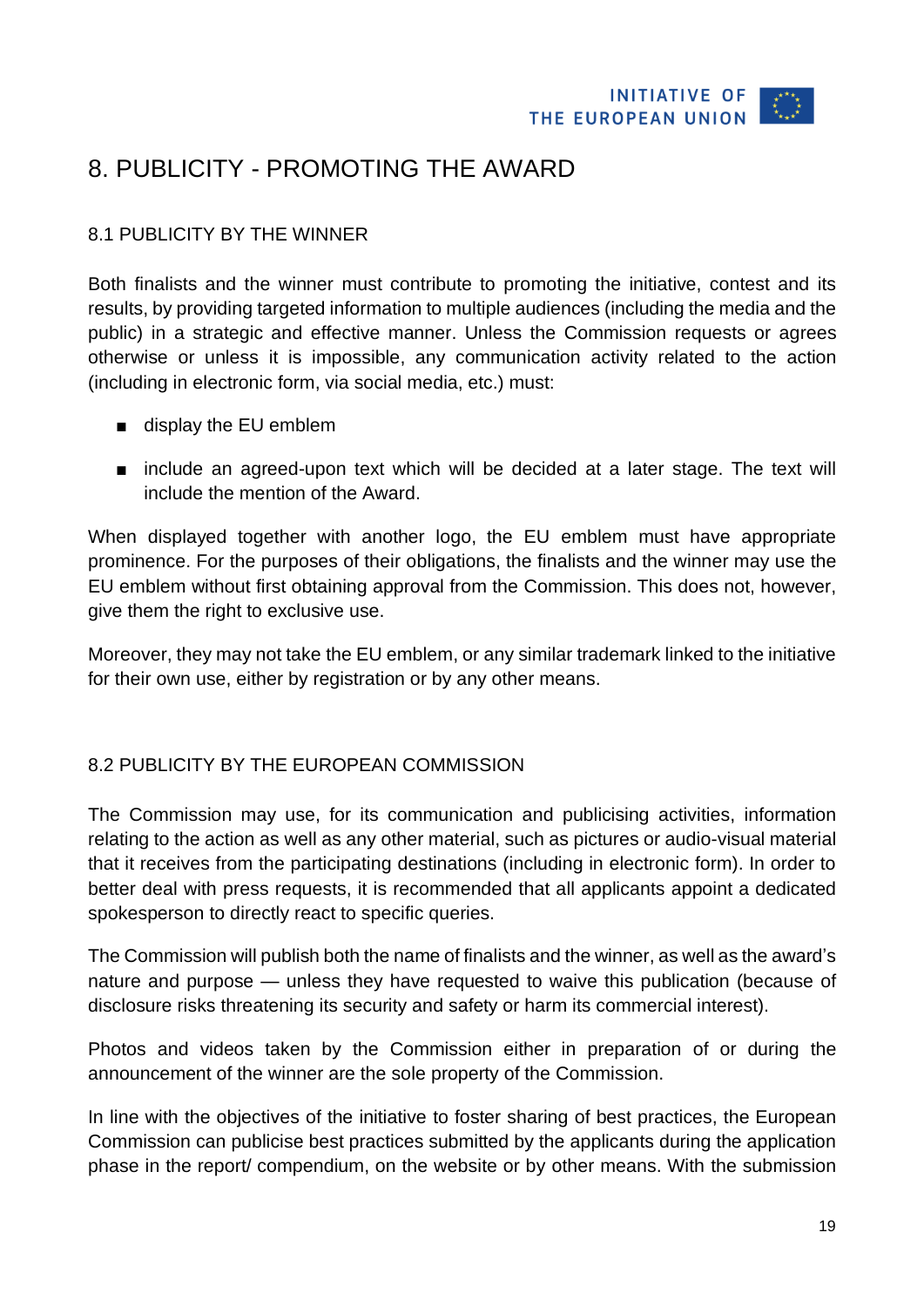

of your application, you mark your agreement that the contents of the application and accompanying material can be used for this purpose.

## <span id="page-19-0"></span>9. LEGAL NOTICE - PROMOTING THE AWARD

#### <span id="page-19-1"></span>9.1 DISSEMINATION AND EXPLOITATION OF RESULTS

The winner must comply with the following obligation - Processing of personal data:

- Processing of personal data by the Commission: Any personal data will be processed by the Commission under Regulation No 45/2001<sup>6</sup>. All finalists and the winner consent that the Commission publishes the following information:
	- Name
	- Member State/Town/Destination
	- Their activities in relation to the award in whatever form and medium
- Processing of personal data by the participants: the participants must process personal data in compliance with applicable EU and national law on data protection (including authorisations or notification requirements, if any).

#### <span id="page-19-2"></span>9.2 CONFLICT OF INTERESTS

The participants must take all measures to prevent any situation where the impartial and objective award is being compromised for reasons involving economic interest, political or national affinity, family or emotional ties or any other shared interest ('conflict of interests').

They must inform the Commission without delay of any situation constituting or likely leading to a conflict of interests and immediately take all the necessary steps to rectify this situation.

<sup>6</sup> Regulation (EC) No 45/2001 of the European Parliament and of the Council of 18 December 2000 on the protection of individuals with regard to the processing of personal data by the Community institutions and bodies and on the free movement of such data (OJ L 8, 12.01.2001, p.1)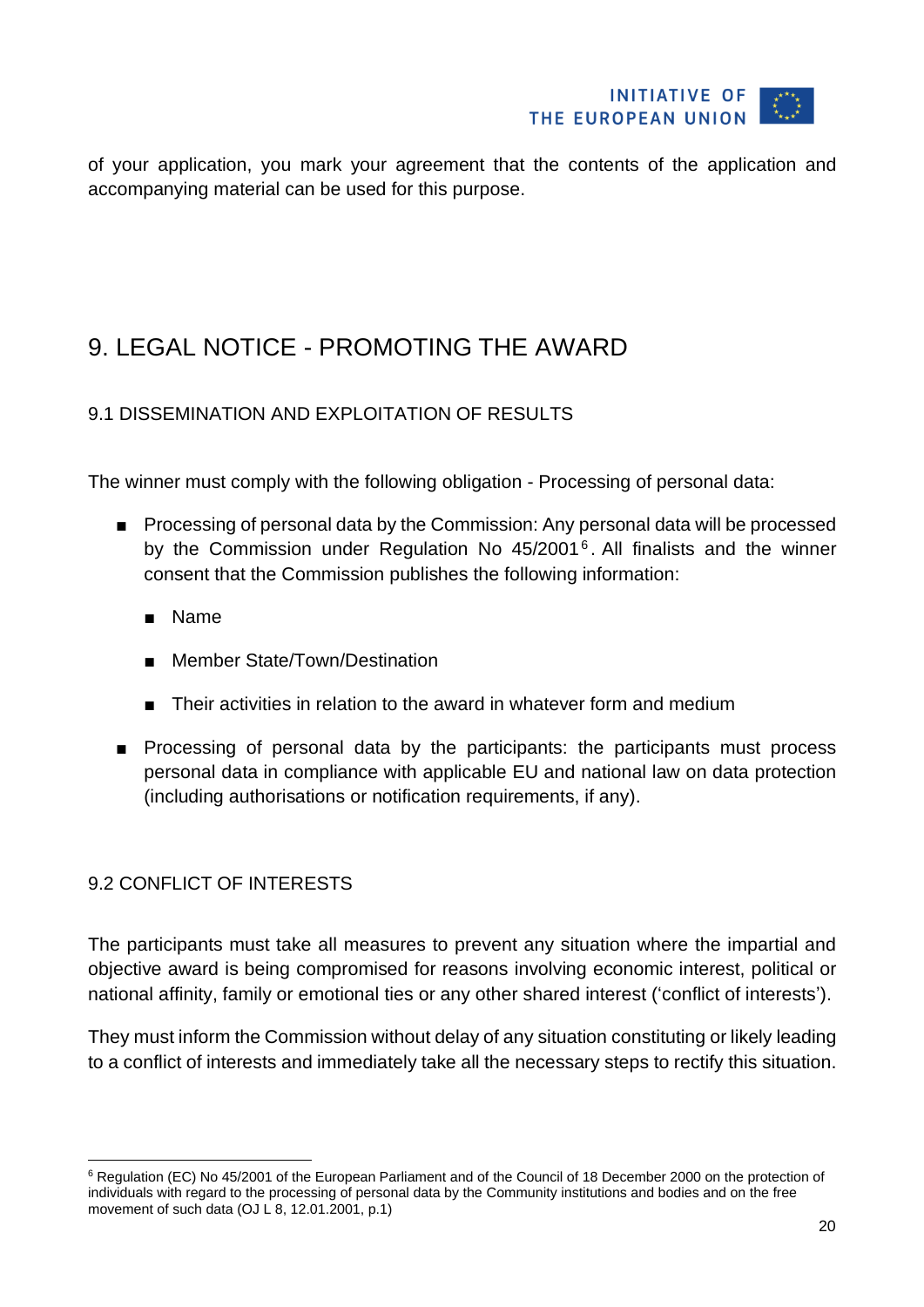

To avoid conflict of interest both by participants and members of the jury, the Commission may verify that the measures taken are appropriate and may require additional measures to be taken by a specified deadline.

#### <span id="page-20-0"></span>9.3 LIABILITY FOR DAMAGES

The Commission cannot be held liable for any damage caused to the participants or to third parties as a consequence of the award, including for gross negligence.

The Commission cannot be held liable for any damage caused by any of the participants in the context of the award.

Participants shall indemnify and hold harmless the Commission and any of its affiliates, employees, agents, officers or sub-contractors with respect to all claims, demands, actions, costs, expenses, losses, damages and all other liabilities arising from or incurred by reason of the actions and/or omissions of the participants in relation to this competition.

#### <span id="page-20-1"></span>9.4 CHECKS, AUDITS AND INVESTIGATIONS

The Commission, the European Anti-Fraud Office (OLAF) and the European Court of Auditors may carry out checks, audits and investigations in relation to the award.

#### <span id="page-20-2"></span>9.5 WITHDRAWAL OF THE TITLE AND AWARD

The Commission reserves the right to withdraw the award after it has been granted if it finds out that:

- false information, fraud or corruption was used to obtain it
- a winner was not eligible or should have been excluded
- a winner is in serious breach of its obligations stated under 3.3.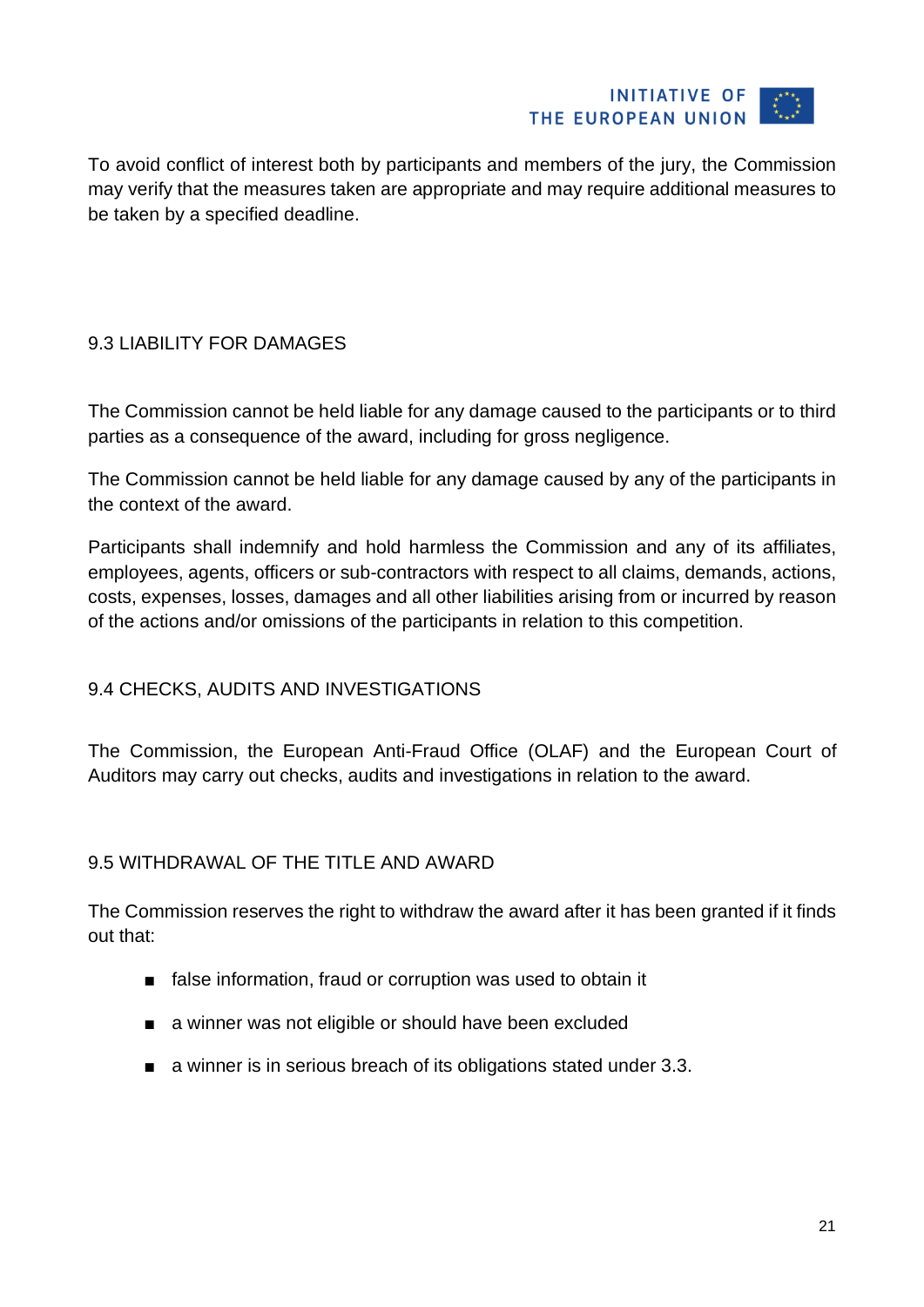#### <span id="page-21-0"></span>9.6 CANCELATION OF THE CONTEST

The Commission may cancel the contest or decide not to grant the award — without any obligation to compensate participants — if:

- No applications are received
- The jury does not find a winner
- The winner is not eligible or must be excluded

#### <span id="page-21-1"></span>9.7 COMPLAINTS

Complaints against decisions negatively affecting the rights of a participant or winner can be brought before the General Court — or, on appeal, the Court of Justice of the European Union — under Article 263 of the Treaty on the Functioning of the EU (TFEU).

### <span id="page-21-2"></span>10. CONTACT

For more information, please check the award website <https://ec.europa.eu/eden> or contact the award secretariat: [info@edensecretariat.eu](mailto:info@edensecretariat.eu)